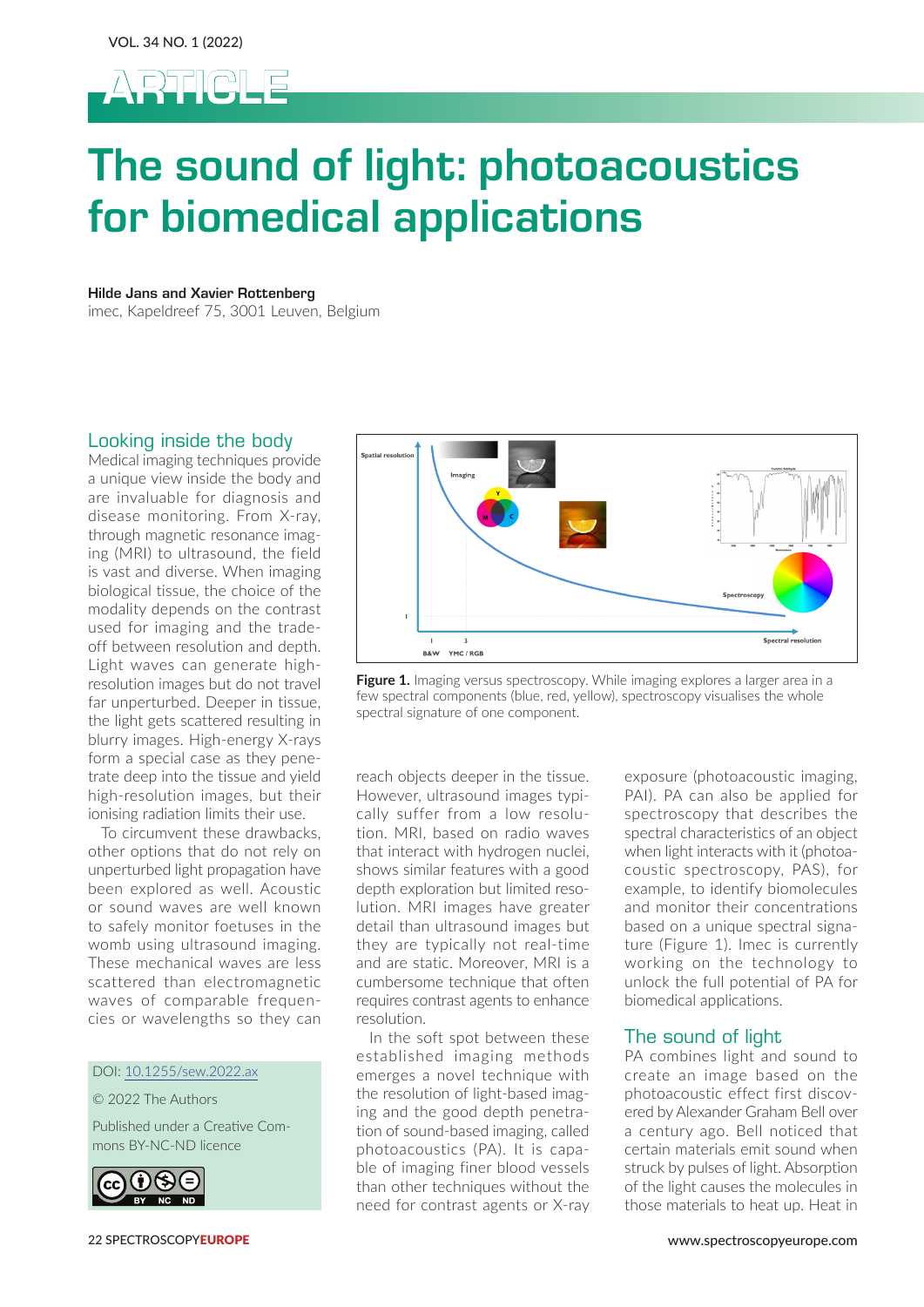

**Figure 2.** The photoacoustic principle. When pulses of light hit tissue, the molecules that absorb the light will expand and relax due to heat. These vibrations cause a pressure wave that can be detected and reconstructed to an image.

turn produces pressure changes when the molecules expand and relax and push against the surrounding tissue. This pressure or sound wave can be detected by a (array of) microphone(s) and reconstructed to a high-resolution image (Figure 2).

The advantage of PA is that it does not focus with light—which gets attenuated in the tissue—but with sound. Only the target molecule or structure that absorbs the light will selectively send pressure waves. That means that "optical contrast" images can be achieved at deeper locations and in turbid structures. There is also no need for fluorescent labels or tagging. By tuning the wavelength of the laser beam the contrast of target structures can be enhanced or by using different wavelengths different structures can be visualised in one image. An interesting application is the detection of oxygen saturation levels in blood haemoglobin, where oxygenated and deoxygenated haemoglobin absorbs at different wavelengths. These characteristics apply for spectroscopy as well, leading to a technique with zero background and a very low limit of detection. When light is shone onto a sample, it will only send out acoustic waves if the slightest

quantity of a particle is present and absorbs the light.

## High-sensitivity ultrasound microphones

Semiconductor technologies enable the integration of both ultrasensitive microphones and light sources with high spectral purity onto a chip, bringing PA sensing to the next level. On the detectorside, a large, dense array of highsensitivity ultrasound microphones with high-bandwidth readout is required. The signals in PA are very small because of tissue attenuation. The more sensitive and low noise the microphone is, the deeper in the tissue you can listen. Imec's current opto–mechanical ultrasound sensor is considered bestin-class for photoacoustic and ultrasonic imaging.<sup>1</sup> It is based on an opto–mechanical waveguide, rather than a piezoelectric crystal, to convert sound to a measurable optical signal (Figure 3). The novel approach results in a detection limit two orders of magnitude better than state-of-the-art piezoelectric elements of identical size. This enables applications like through-skull functional brain imaging, where the pressure waves are very small because of the strong ultrasound attenuation of bone. Moreover, a fine-pitched matrix

of these tiny sensors can be easily integrated on-chip with photonic multiplexers, opening up the way to new applications such as miniaturised catheters.

ARTICLE

## Light to create sound

For imaging purposes, light sources typically have one or a few wavelengths. The target structure will absorb light at a preferred wavelength. A second or third wavelength can then be used complementarily to create a background for the target structure. Imaging light sources are high power to guarantee sufficient energy density to generate an image in a large volume of tissue (about  $1 \text{ cm}^3$ ). Finally, they need to be able to pulse light. A single thermal expansion of a molecule will not give rise to a pressure wave. For that to happen, the molecule also has to relax back. It is the alternating expansion and relaxation that arises when you pulsate the light, that creates a detectable sound wave.

For spectroscopy, the requirements are a bit different. In this case, you need a tuneable light source, or a light source with a broad wavelength range that you can modulate to generate the acoustic signal. However, the technique often requires the acquisition of many separate images at each wavelength of interest, which prolongs imaging time and creates errors when the sample moves between acquisitions. A dual comb laser would constitute an elegant solution for this issue and is, therefore, under research for PA applications.

An optical frequency comb simultaneously generates thousands of discrete optical frequency bands that are evenly spaced and very narrow, just like the teeth of a comb (Figure 4). In a dual comb source, two combs are combined, one with the frequencies slightly shifted compared to the other. Pairs of comb teeth, one from each comb,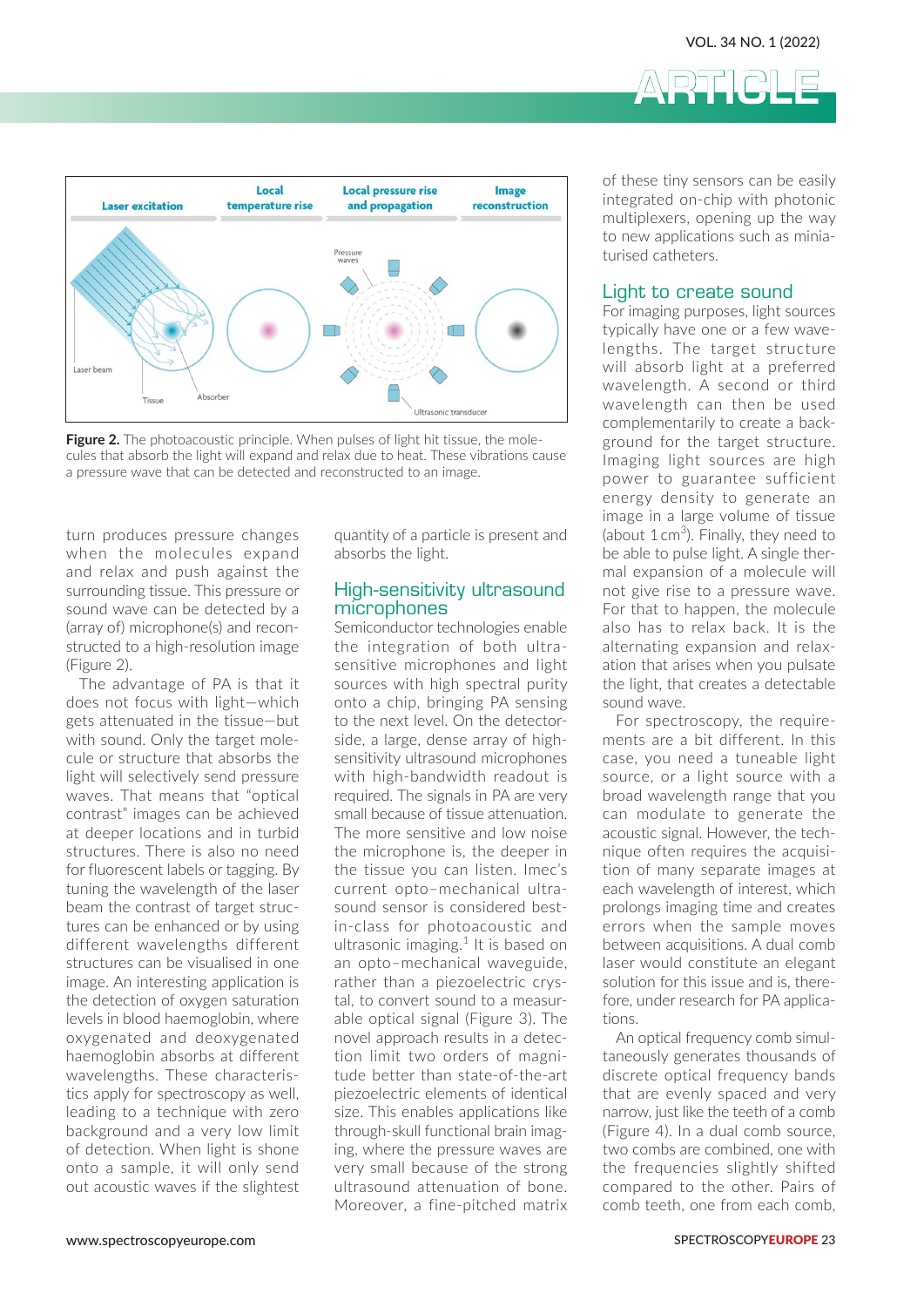



**Figure 3.** Cross-section and SEM image of imec's opto–mechanical ultrasound sensor.



**Figure 4.** Principle of a dual-comb light source. Two frequency combs with slightly different optical frequency bands interact to generate beating. Microphones can detect the beat notes on a unique frequency when the light is absorbed.

interfere with each other resulting in "beating". The beat notes are detected by the microphone. The average optical frequency of each pair is modulated with a unique acoustic frequency, in other words, the optical absorption spectrum is copied into the acoustic domain. For example, for the "green" wavelength comb pair, the average green will be absorbed by the target molecule and produce a unique tone with a frequency equal to the difference between the two "green" optical frequencies. If the microphone picks up a signal at the green acoustic frequency, you can see a spectral peak at that frequency.

Imec together with the Photonics Research Group, an imec research

group at Ghent University, recently created a mode-locked laser—the most popular light source to generate a dual comb—that can be integrated on chip (Figure 5).<sup>2</sup> On-chip integration opens the possibility of miniaturised, stable and low-cost laser sources. Current demonstrations on a silicon platform have shown a limited performance regarding pulse energy, noise and stability due to relatively high waveguide losses and temperature sensitivity of the platform. Imec's integrated mode-locked laser is fabricated on silicon-nitride (SiN). SiN is one of the main photonic integration platforms that features very low waveguide loss and low temperature sensitivity compared to, for example, silicon. The result is a first step towards highpulse-energy, low-noise, on-chip mode-locked lasers that imec is researching as a candidate for dualcomb PA spectroscopy.

# The spectrum of light sources

The dual-comb laser is the Rolls Royce of light sources but not all applications require such a fancy light source.  $CO<sub>2</sub>$ , for example, has such a large absorption peak at 4.3 μm that it can be detected with a simple black body radiator that emits a broadband, continuous spectrum.  $CO<sub>2</sub>$  sensing is rather an exception; a good spectrometer for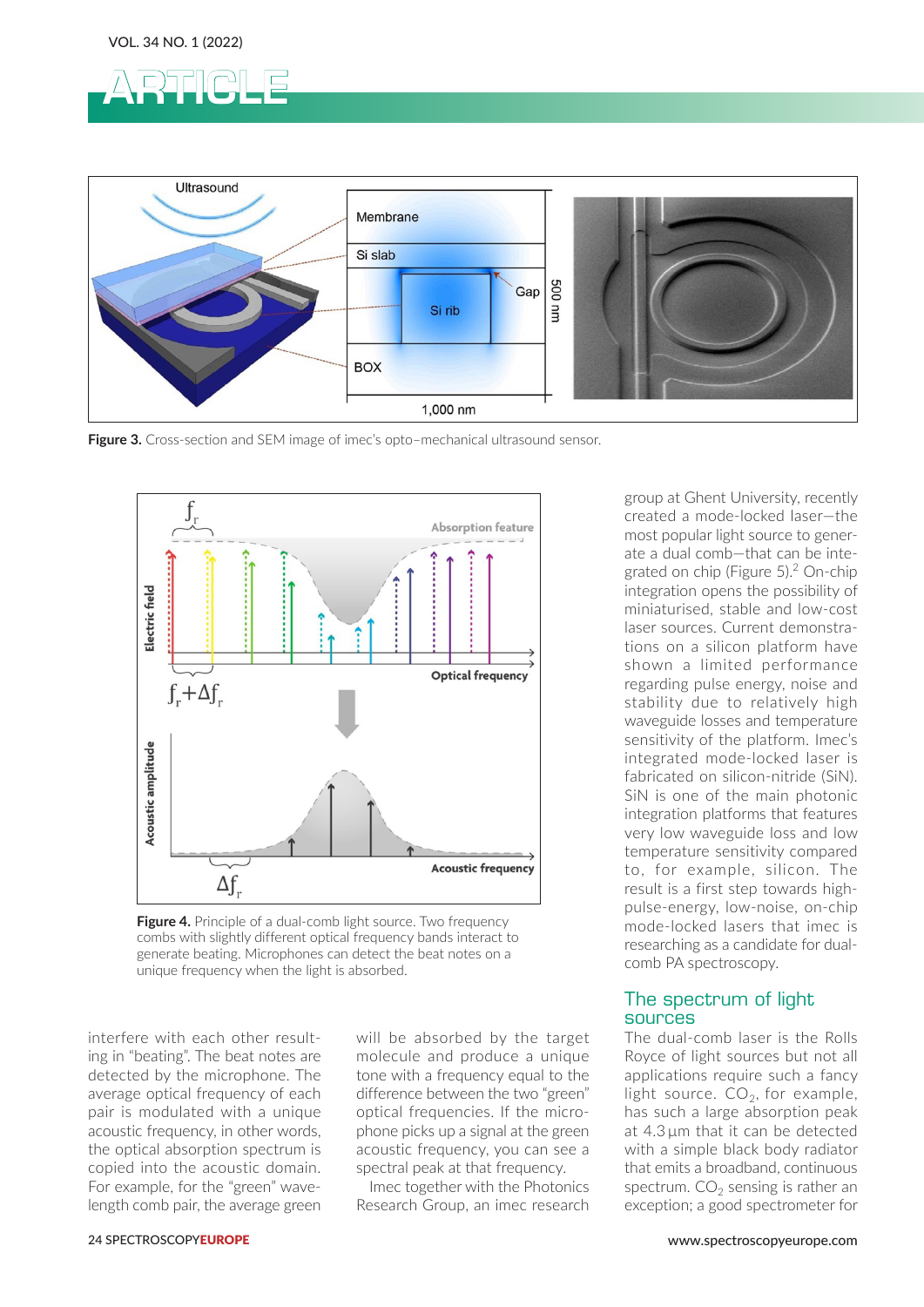



**Figure 5.** Schematic figure of the mode-locked laser on SiN designed by imec and the Photonics Research Group of Ghent University.

complex sensing of similar components still requires a good light source with narrow spectral bandwidth, such as arrays of quantum cascade lasers or the dual-comb lasers. Aside from these high-end sources, imec is also working on mid-end light sources based on light emitting diodes (LEDs). LEDs are interesting candidates for both imaging and spectroscopy because they are low-cost, robust and easy to use. The challenge with LEDs, on the other hand, is that they do not produce a spectrum right away which a dual comb laser does. By combining two to six LEDs you can already achieve a rough spectrum. Though resolving the absorption peak will be difficult, with correlation of background and other processing techniques it is possible. Current work in imec is focusing on an array of LEDs on-chip in the visible range.

#### **Applications**

PAI and PAS are emerging as new, non-invasive techniques for biomedical applications that fill the gaps between existing modalities (Figure 6). PAI is particularly well-suited to image blood vessels and oxygen saturation, since haemoglobin has a strong PA signature. Hence, the diagnosis of tumours, which often show neovascularisation, is a potential application domain for PAI. In particular, PAI is being investigated

as an alternative for mammography. Mammography is the primary inspection method today for breast cancer. However, it can be painful, involves exposure to X-rays and still shows difficulties in detecting tumours in dense breast tissue. PA can reach depths > 5 cm, does not use harmful radiation and can clearly show new networks of vessels around the tumour by tuning the light source to the absorption frequency of haemoglobin. Other imaging applications include functional brain imaging, detection of arteriosclerosis and retinal imaging.

PAS can be employed to detect biomarkers in blood such as cortisol, or for breath analysis. The Holy Grail, however, is non-invasive blood glucose sensing which is essential for diabetes patients. It is a challenging application because the glucose signal is often weak due to the differences in human skin and changes the skin undergoes depending on the environment. Once you have a robust glucose sensor, you would also be able to learn about glucose metabolism and how the concentration changes because the signal will be stronger when glucose concentration is higher. And most importantly, finger-pricking would be a thing of the past.

#### References

1. W.J. Westerveld, Md. Mahmud-Ul-Hasan, R. Shnaiderman, V. Ntziachristos, X. Rottenberg, S. Severi and V. Rochus, "Sensitive, small, broadband and scalable optomechanical ultrasound sensor in silicon photonics", *Nature Photonics*  15, 341–345 (2021). [https://](https://doi.org/10.1038/s41566-021-00776-0) [doi.org/10.1038/s41566-021-](https://doi.org/10.1038/s41566-021-00776-0) [00776-0](https://doi.org/10.1038/s41566-021-00776-0)



**Figure 6.** Photoacoustics enables non-invasive, high-resolution sensing for biomedical applications.